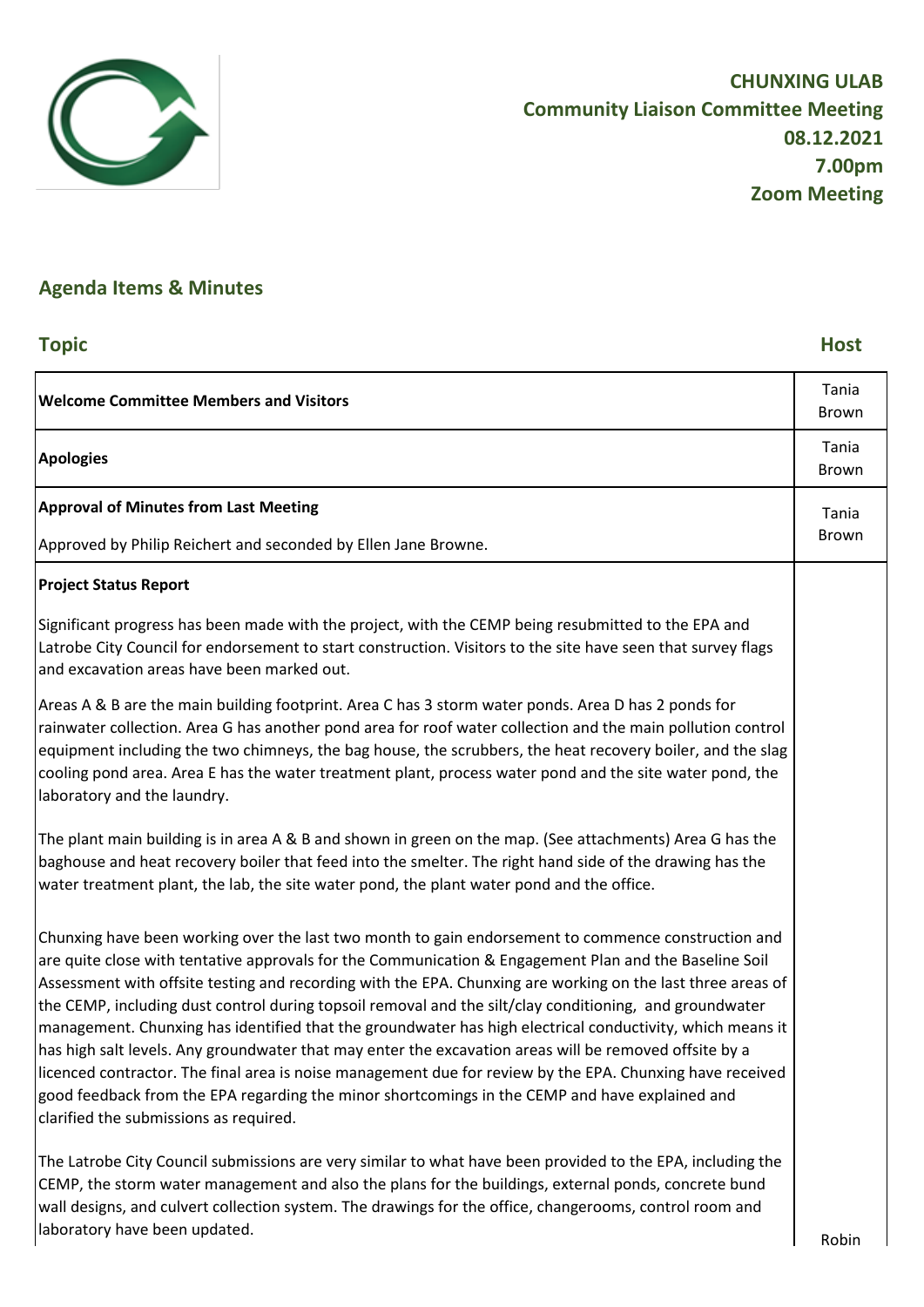Chunxing have had a surveyor on site marking out all the excavation areas. The North contaminated zone has been fenced. The south are will be flagged and marked.

Chunxing are in the process of engaging contractors to provide site buildings, tanks and pumps to allow management of the storm water and any ground water we may encounter to be discharged to sewer under our trade waste agreement.

Chunxing will have a sewer connection outside the south boundary. Water will be discharged from a gravity fed storage tank. We have a discharge limit of 80 cubic meters of water a day which will be metered.

Philip asked what Chunxing were doing to mitigate the problem with Latrobe Magnesium discharging water onto our site. Robin advised Latrobe Magnesium was at a higher elevation and had directed water through pipes in an earthenware bund onto the Chunxing site. Robin advised that Chunxing had requested they redirect the water north and south to run down the drainage on Fourth Road.

Philip asked what responsibility Latrobe Magnesium had to contain their own water, and did they have to be compliant with anyone such as the EPA. Robin advised he didn't know. Philip asked Lorrae Dukes how the Latrobe City Council managed the situation as it was not a Chunxing issue. Lorrae advised it would depend on the permit conditions that applied to the Latrobe Magnesium Plant. Lorrae advised she didn't know the details of the permits and that there was no complaint about the drainage she knew of. Lorrae advised she would consult with the council engineers to see if any issues had been raised.

Philip requested that a note be made in the minutes that if Chunxing are doing the correct thing then the neighbours should also be compliant. Stacey Clark suggested that if there were issues with the Magnesium plant they needed to be addressed directly with Council or EPA via the reporting hotlines.

John Buhagair agreed that it was up to the planning organisations to follow up concerns with the Magnesium plant.

### **Construction Environmental Management Plan Update**

Chunxing have engaged consultant environmental scientist Gareth Glover to complete the CEMP. He is completing the fifth revision to clarify issues and shortfalls identified by the EPA. The final documents are expected to be submitted within a weeks time.

The CEMP covers the activities for the construction of the whole plant, including excavation, soil consolidation, concrete pavement, erection of the buildings, ponds, water management systems and vehicle washes. The sequence of construction work, risks and controls have been identified to demonstrate to the EPA our compliance to the construction methodology. The CEMP will be published on the Chunxing website when it recieves endorsement.

EPA will monitor the construction phase to ensure Chunxing are meeting the compliance requirements.

All revisions to the CEMP for the EPA are also sent to the Council. When endorsement is granted by the EPA this document will also be submitted to the council as part of the charter for construction.

Shane Mynard asked if there is a proposed start date for construction. Robin advised it would depend on when endorsement was granted by the EPA and Latrobe City Council, possibly within the next few weeks.

Robin Krause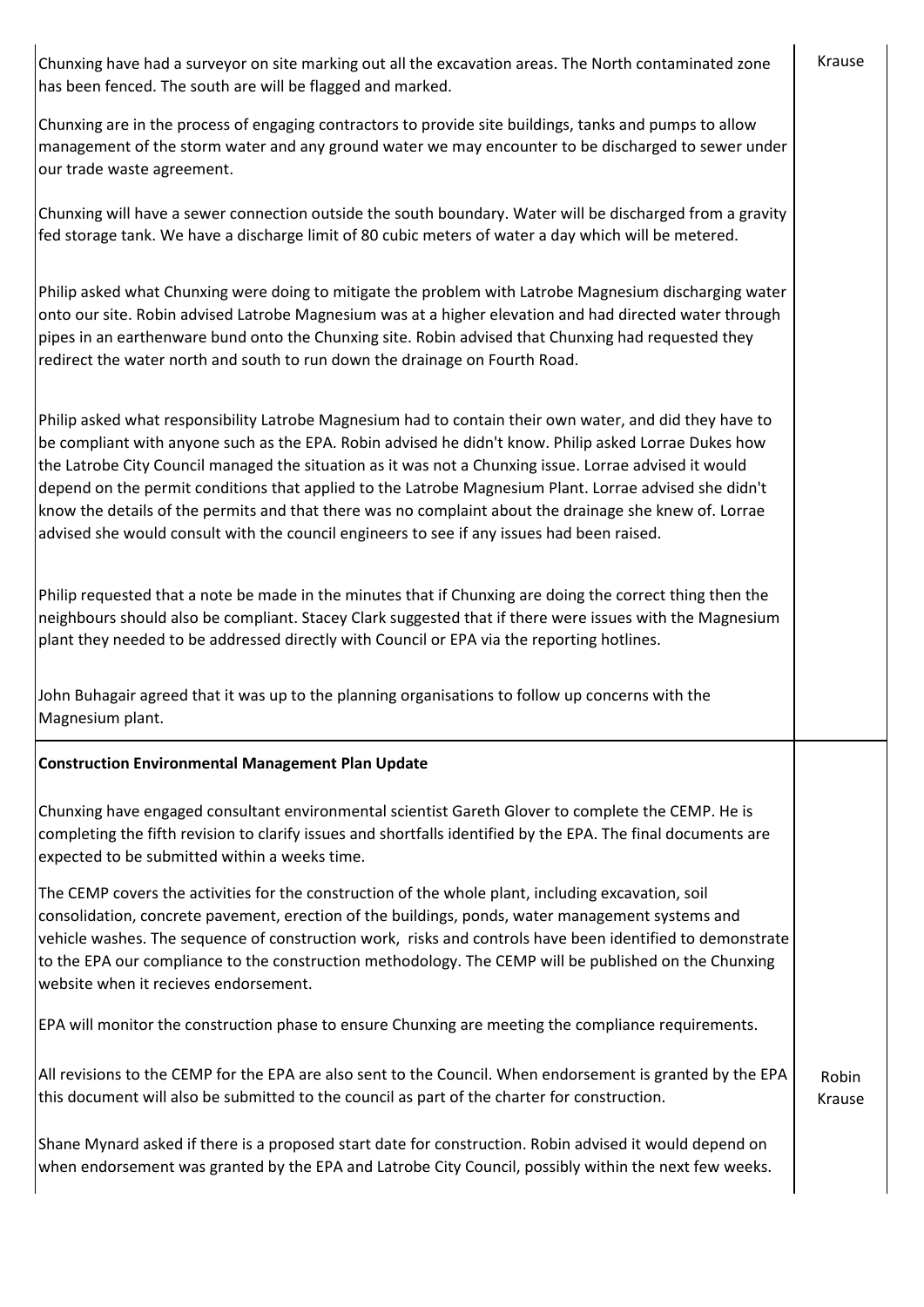Leanne asked if Chunxing would be involved in sweeping the roads around the plant. Robin advised that all vehicles would be cleaned before leaving site, and that we did not have any responsibility to sweep other debris off the roads that are a common thoroughfare.

Leanne suggested it would be good to have the proposed 17kg of emissions swept up. Robin advised it would be difficult to sweep up that amount of contaminant over a year, but would be reassessed during operation. During construction there would be no contaminants leaving the site with a shaker grid and wheel wash for all vehicles leaving the site.

Robin advised there were controls and requirements in place with how the plant is operated and monitored by the EPA, and these will all be tested at commissioning.

### **Storm Water Control Updates**

Robin advised Chunxing have engaged consultant Scott McFarlane from Archangel. Scott is a hydraulic and geothermal engineer and is accredited with Latrobe City Council and the EPA. Scott has designed all the pumping systems for the storm water management. There are four main pumping systems to be installed, to manage plant water, site water, rain water, and sewer discharge. The original drawing has been updated to four independent drawings so that it is easier to see the pump connections.

The plant water system recycles all the water that is used inside the factory for washing down, diluting and cleaning product. It is pumped from sumps in the building to the plant water pond, at a certain level it is pumped to the water treatment plant where it goes through three levels of treatment, including dosing with chlorine and goes back to the treated water pond and is reused in the plant. This treated water then meets the guidelines for potable water. The plant water has the potential to be acidic. It is neutralised by adding lime which produces a by product of sludge and gypsum. This is then sent back through the smelters to recover any lead that may be in it.

During operation the plant will loose between 20 and 40 cubic meters of water per day. Make up water is made up from rain water collected on site, and is sufficient unless there is a drought of three years or more, in which case water will be sourced from the mains water supply.

The second system collects water from the building roof into three ponds, gravity fed from a siphon system. Storm water pond two is used as make up water for the plant. Balance pipes and pumps allows the ponds levels to be managed. The rainwater is filtered and treated with chlorine and used straight into the factory.

Site water from rain or from the vehicle washes are collected in culvert drains from the pavement. They feed into sump pits that feed into the site water ponds. The site water ponds can store 8000 cubic meters of water. Excess water goes to the site water pond and the water treatment plant and is treated the same as plant water. There is enough water storage capacity to cope with a one in a one hundred year rain event on site.

Mains potable water is supplied to the plant from Gippsland Water. Chunxing uses this water for domestic use in the amenities including the kitchens, toilets and showers. The outfall of this water goes into the sewer management system. Black water from the toilets and sinks go directly into the sewer as domestic waste. Grey water, potentially contaminated with lead from clothing, from the lab, laundry or change block, goes through a system with a biological treatment plant, to remove organics and dioxins. The water then goes through the normal treatment system, the sludge from the biological treatment plant goes through the black water system and is discharged in the sewer.

Robin Krause

### **Community Questions**